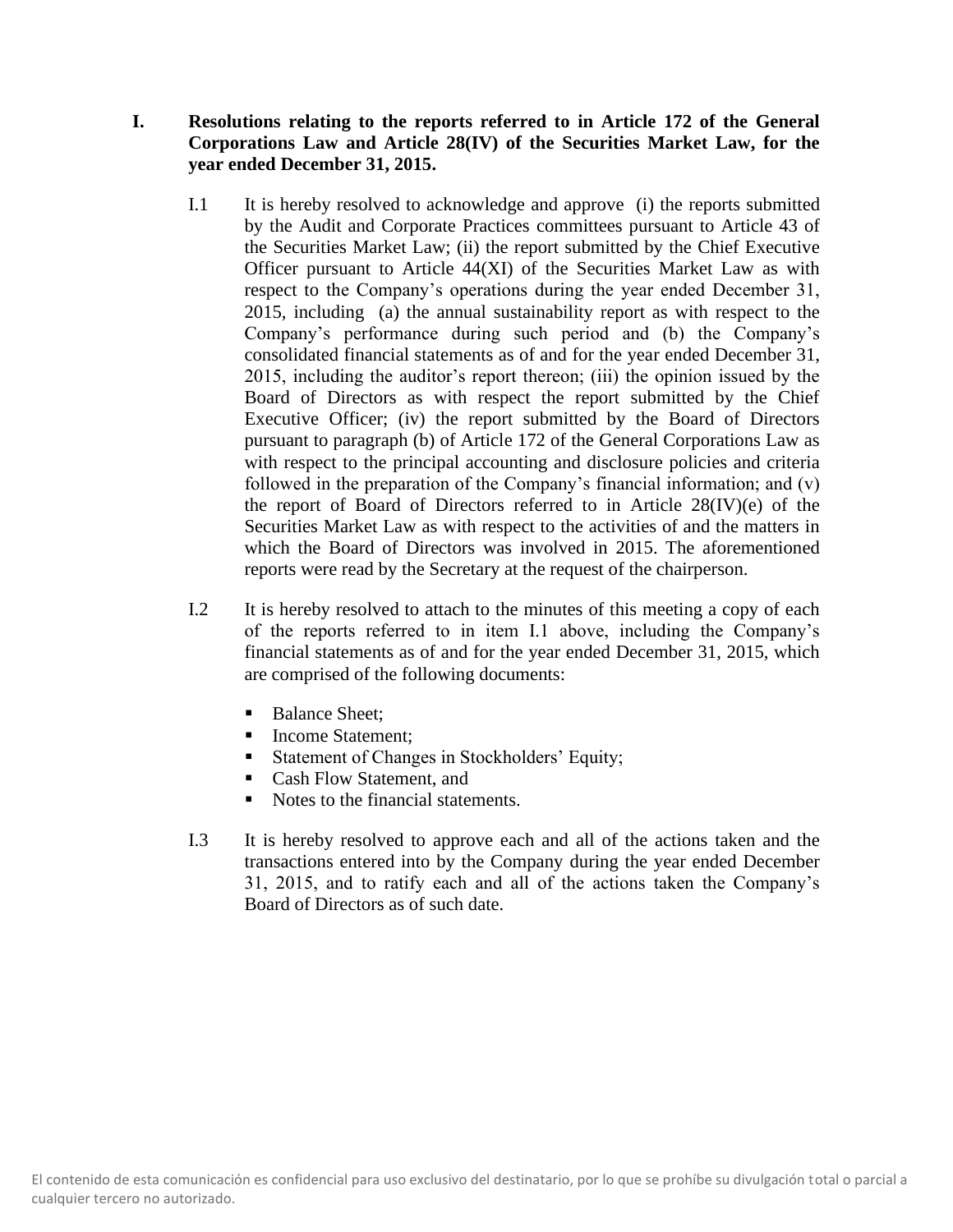## **II. Resolutions relating to the allocation of the Company's results for fiscal year 2015.**

- II.1 It is hereby resolved to allocate the Company's net profit pursuant to its audited financial statements as of and for the year ended December 31, 2015, as follows:
	- (i) MXN \$157,519,545.86 (one hundred fifty-seven million five hundred nineteen thousand five hundred forty-five pesos and eightysix cents), to increase the Company's legal reserve fund;
	- (ii) MXN \$140,510,248.90 (one hundred forty million five hundred ten thousand two hundred forty-eight pesos and ninety cents), to replenish the Company's share repurchase fund, and
	- (iii) the balance, or MXN \$2,852,361,122.40 (two billion eight hundred fifty-two million three hundred sixty-one thousand one hundred twenty-two pesos and forty cents), to the Company's retained earnings account.
- II.2 It is hereby resolved to allocate from the accumulated profit as of and for the year ended December 31, 2015, the amount of MXN \$1, 252,798,788.78 (one billion two hundred fifty-two million seven hundred ninety-eight thousand seven hundred eighty-eight pesos and seventy-eight cents) to pay a dividend of MXN \$0.77 (seventy-seven cents) per share; said dividend is to be subject to the fiscal regulations that are in force. The amount payable per share may vary depending on the number of shares outstanding as of the payment date. Said dividend will be paid on May 13, 2016, through S.D. Indeval, Institución para el Depósito de Valores, S.A. de C.V.

# **III. Resolutions relating to the report on the condition of the Company's share repurchase fund.**

- III.1 It is hereby resolved to acknowledge and approve in its terms the report on the condition of the Company's share repurchase fund, as issued in accordance with Article 60(III) of the General Provisions Applicable to all Issuers and Other Participants in the Securities Market (commonly known as the *Circular Única de Emisoras*) and with the Company's Share Repurchase and Resale Policies. A copy of said report is to be attached to the minutes of this meeting.
- III.2 The amount that may be used to repurchase the Company's own shares during the current period in accordance with the aforementioned policies shall be MXN \$700,000,000 (seven hundred million pesos).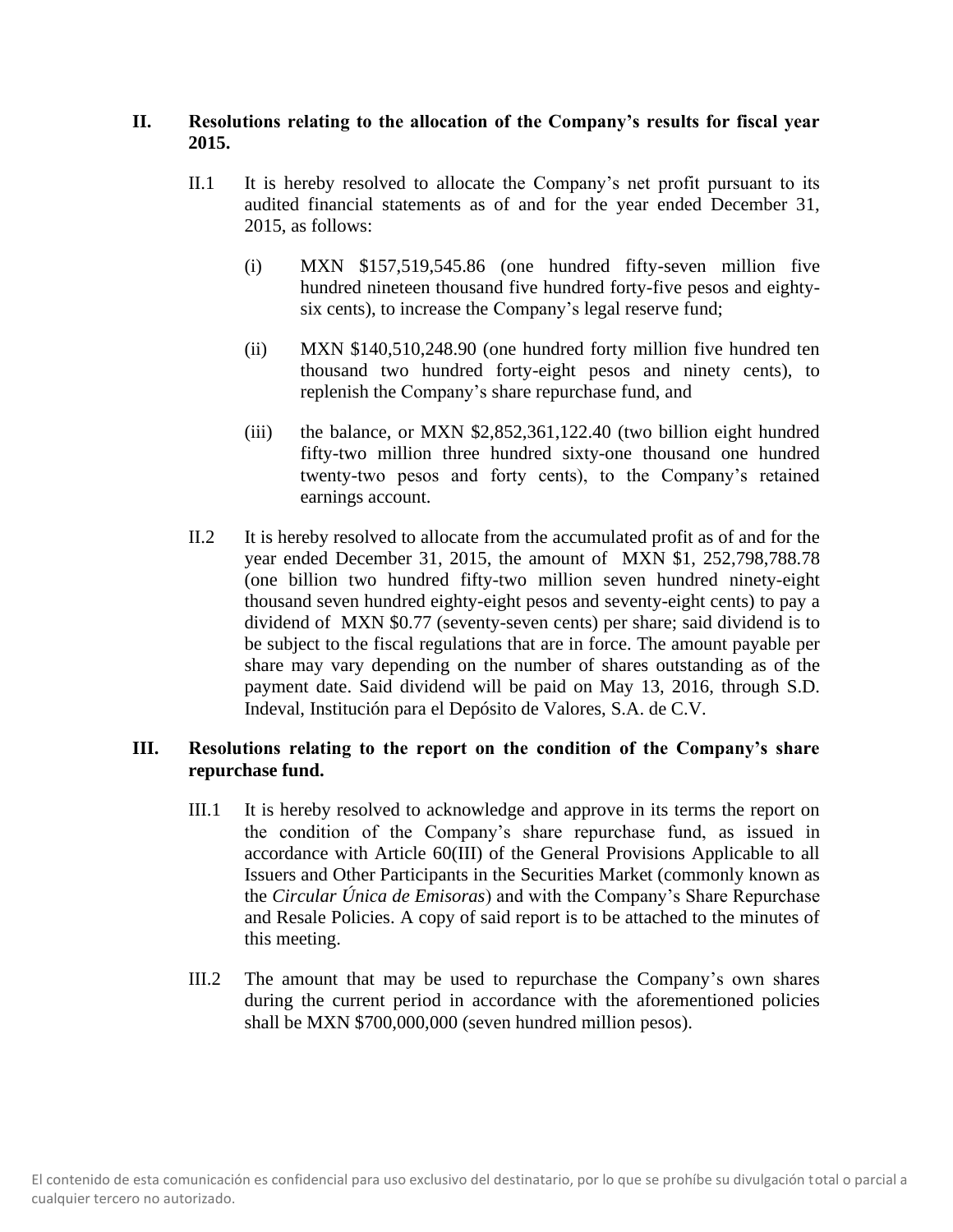#### **IV. Resolutions relating to the cancellation of treasury shares.**

- IV.1 It is deemed to be in the Company's interest to cancel 6,784,489 (six million seven hundred eighty-four thousand four hundred eighty-nine) treasury shares of the Company's single series of common stock, no par value, which were repurchased by the Company during the period from May 6, 2014, to March 24, 2015, without such cancellation resulting in a decrease in the Company's capital.
- IV.2 As a result of the above, the Company's capital currently outstanding is divided into 1,631,898,230 (one billion six hundred thirty-one million eight hundred ninety-eight thousand two hundred thirty) registered shares, no par value, all of which comprise a single series of common stock, of which 415,595,676 (four hundred fifteen million five hundred ninety-five thousand six hundred seventy-six) shares represent the fixed portion of the Company's capital and 1,216,302,554 (one billion two hundred sixteen million three hundred two thousand five hundred fifty-four) shares represent the variable portion of the Company's capital.
- IV.3 Consistent with the above, the Company's capital is represented by a total of 1,631,944,238 (one billion six hundred thirty-one million nine hundred forty-four thousand two hundred thirty eight) registered shares, no par value, all of which comprise a single series of common stock, of which 415,595,676 (four hundred fifteen million five hundred ninety-five thousand six hundred seventy-six) shares represent the fixed portion of the Company's capital and 1,216,348,562 (one billion two hundred sixteen million three hundred forty-eight thousand five hundred sixty-two) shares represent the variable portion of the Company's capital.
- IV.4 It is hereby ordered to: (i) take the necessary actions to withdraw from S.D. Indeval, Institución para el Depósito de Valores, S.A. de C.V. ("Indeval") 6,784,489 (six million seven hundred eighty-four thousand four hundred eighty-nine) shares that are cancelled according to the preceding resolutions; (ii) update the registration of the units representing the Company's capital in the National Securities Registry and to (iii) exchange the stock certificates that are currently held in deposit by S.D. Indeval, Institución para el Depósito de Valores, S.A. de C.V., so as to reflect the cancellation of the aforementioned shares.

#### **V. Resolutions relating to the report on the satisfaction of the Company's obligations under Article 76 of the Income Tax Law.**

It is hereby resolved to acknowledge the report on the compliance of the Company's tax obligations for the year ended December 31, 2015, submitted in accordance with Article 76 of the Income Tax Law and read by the Secretary. According to such report, as of the date thereof the Company was in compliance with all of its obligations. A copy of said report is annexed to the file of these minutes.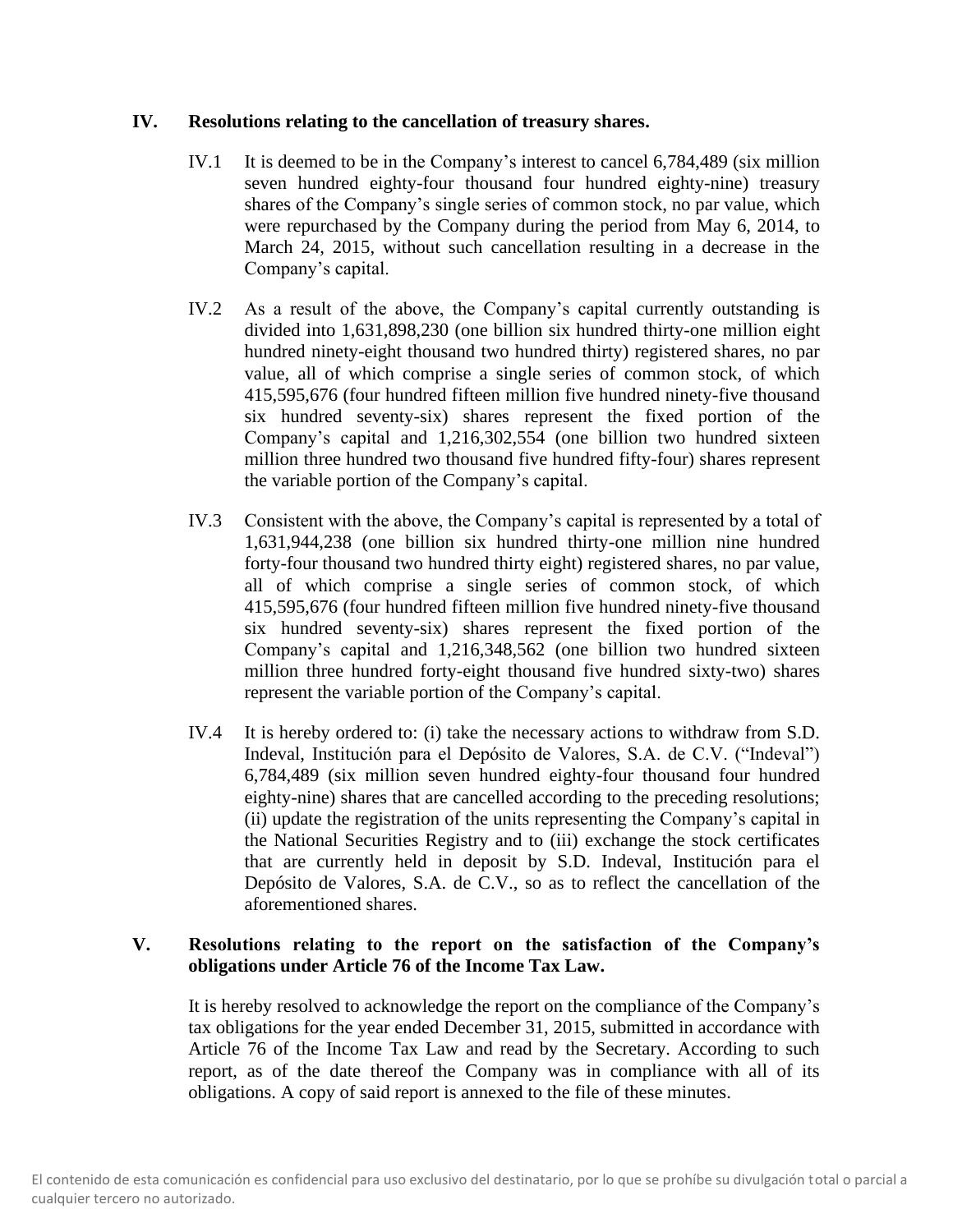- **VI. Resolutions relating to the appointment or reelection, as the case may be, of the members of the Board of Directors and the chairmen of the Audit and Corporate Governance committees, the determination of their compensations, and the certification of their independent status.**
	- VI.1 It is hereby resolved to reelect Messrs. Antonio Rallo Verdugo, Carlos Antonio Danel Cendoya, Carlos Labarthe Costas, Claudio Xavier González Guajardo, Francisco Javier Arrigunaga Gómez del Campo, John Anthony Santa María Otazúa, José Ignacio Ávalos Hernández, José Manuel Canal Hernando, Juan Ignacio Casanueva Pérez, Juan José Gutiérrez Chapa, Luis Fernando Narchi Karam, Martha Elena González Caballero, and Rose Nicole Dominique Reich Sapire, as members of the Company's Board of Directors.
	- VI.2 As a result of the above, the Board of Directors of the Company shall be hereafter comprised of the following individuals, who are either independent or related directors as indicated beside their names:

| <b>Directors</b>                            | <b>Status</b> |
|---------------------------------------------|---------------|
| Antonio Rallo Verdugo                       | Independent   |
| Carlos Antonio Danel Cendoya                | Related       |
| Carlos Labarthe Costas                      | Related       |
| Claudio Xavier González Guajardo            | Independent   |
| Francisco Javier Arrigunaga Gómez del Campo | Independent   |
| John Anthony Santa María Otazúa             | Independent   |
| José Ignacio Ávalos Hernández               | Related       |
| José Manuel Canal Hernando                  | Independent   |
| Juan Ignacio Casanueva Pérez                | Related       |
| Juan José Gutiérrez Chapa                   | Related       |
| Luis Fernando Narchi Karam                  | Independent   |
| Martha Elena González Caballero             | Independent   |
| Rose Nicole Dominique Reich Sapire          | Independent   |

- VI.3 It is hereby resolved to reelect Ms. Rose Nicole Dominique Reich Sapire as Chairwoman of the Company's Corporate Practices Committee.
- VI.4 It is hereby resolved to reelect Ms. Martha Elena González Caballero as Chairwoman of the Company's Audit Committee.
- VI.5 Those directors who hold executive positions will not be entitled to receive any compensation in connection with their performance as members of the Board of Directors. All other members of the Board of Directors and its committees shall receive such compensations as the Corporate Practices Committee may determine.